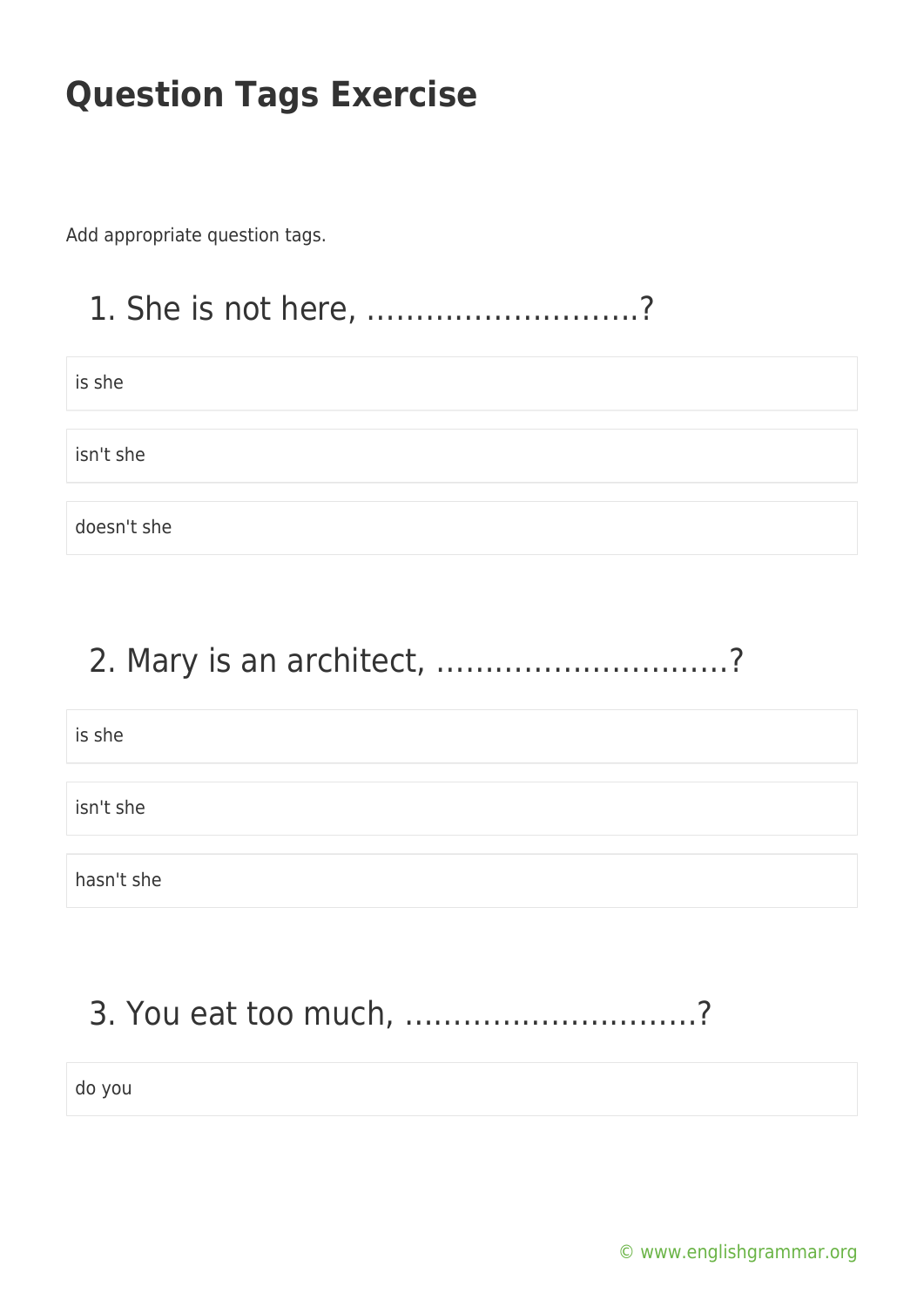don't you

didn't you

# 4. He smokes, …………………………?

does he

doesn't he

don't he

#### 5. They have gone, …………………………?

have they

haven't they

hadn't they

[© www.englishgrammar.org](https://www.englishgrammar.org/)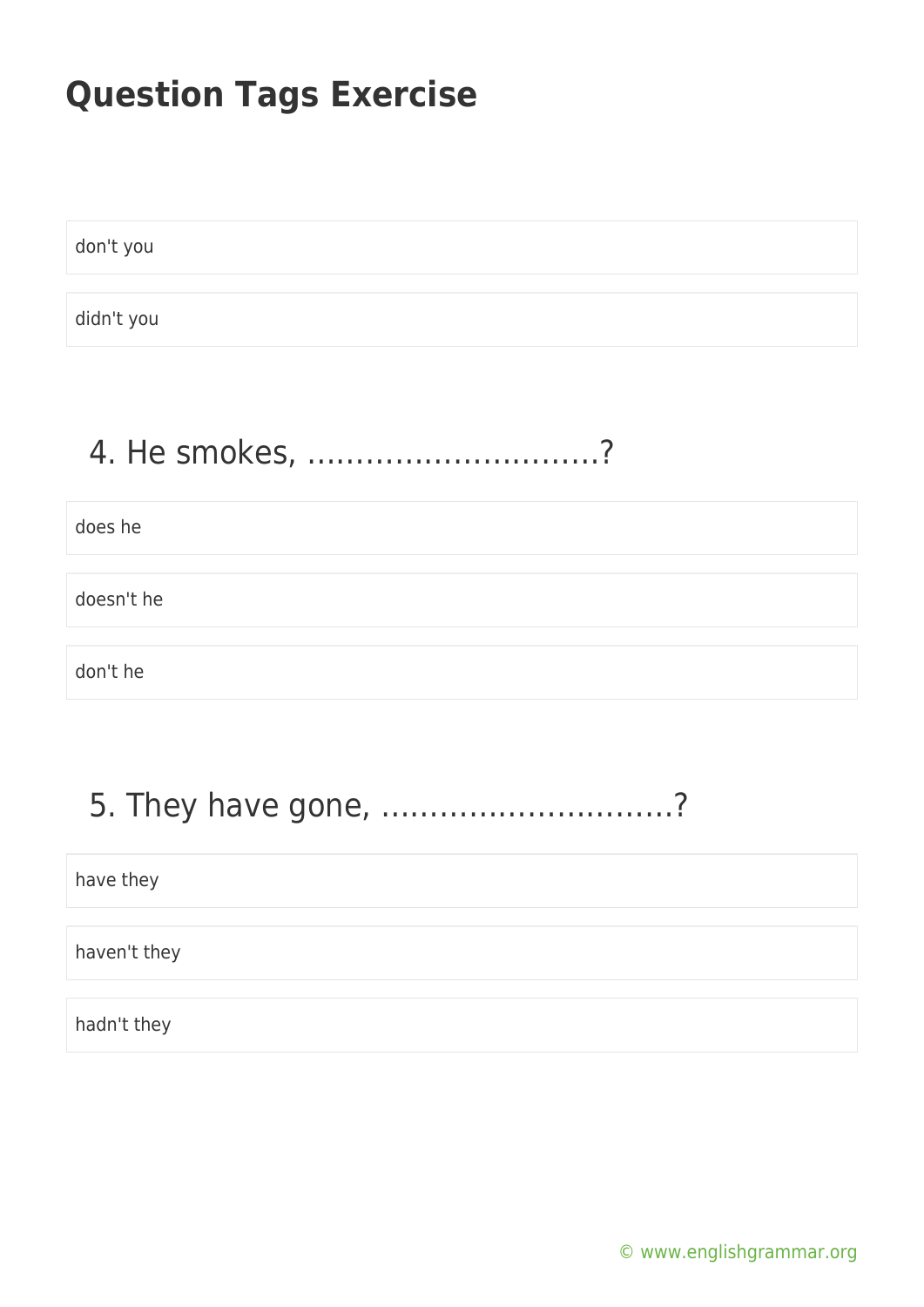#### 6. She spoke about the project, ……………………….?

did she

didn't she

doesn't she

#### 7. He hasn't finished his homework, …………………………?

has he

hasn't he

haven't he

# 8. They sang well, …………………………?

did they

[© www.englishgrammar.org](https://www.englishgrammar.org/)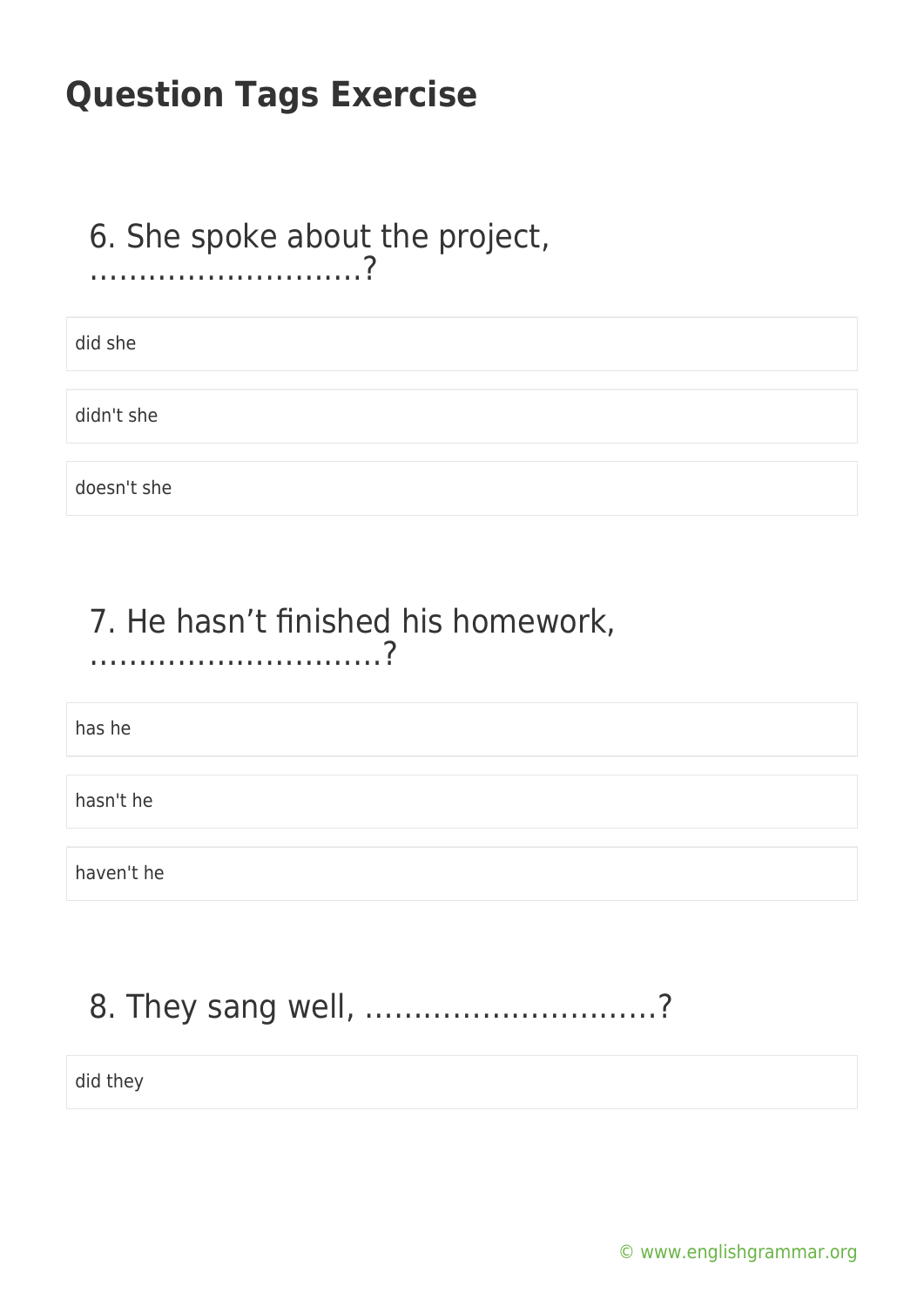didn't they

hadn't they

#### 9. He has been to Switzerland, ……………………….?

has he

hasn't he

hadn't he

### 10. He hurt you, ………………………..?

did he

didn't he

doesn't he

[© www.englishgrammar.org](https://www.englishgrammar.org/)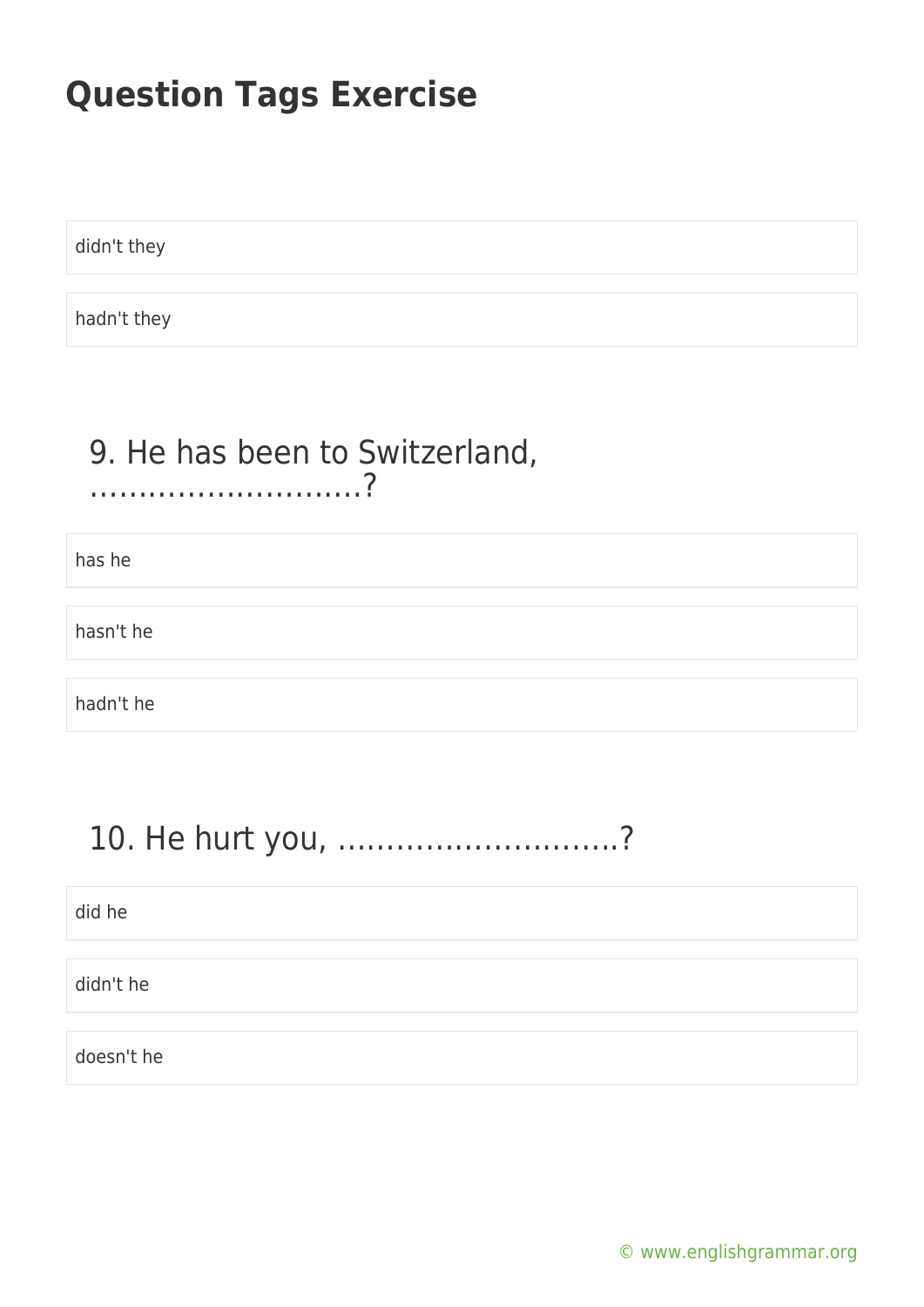#### 11. I am a little late, ………………………?

| amn't I  |  |
|----------|--|
|          |  |
| aren't I |  |
|          |  |
| am I     |  |

#### 12. Manish writes stories, ………………………..?

| does he    |  |
|------------|--|
|            |  |
| doesn't he |  |
|            |  |
| hasn't he  |  |

#### Answers

She is not here, is she? Mary is an architect, isn't she? You eat too much, don't you? He smokes, doesn't he? They have gone, haven't they?